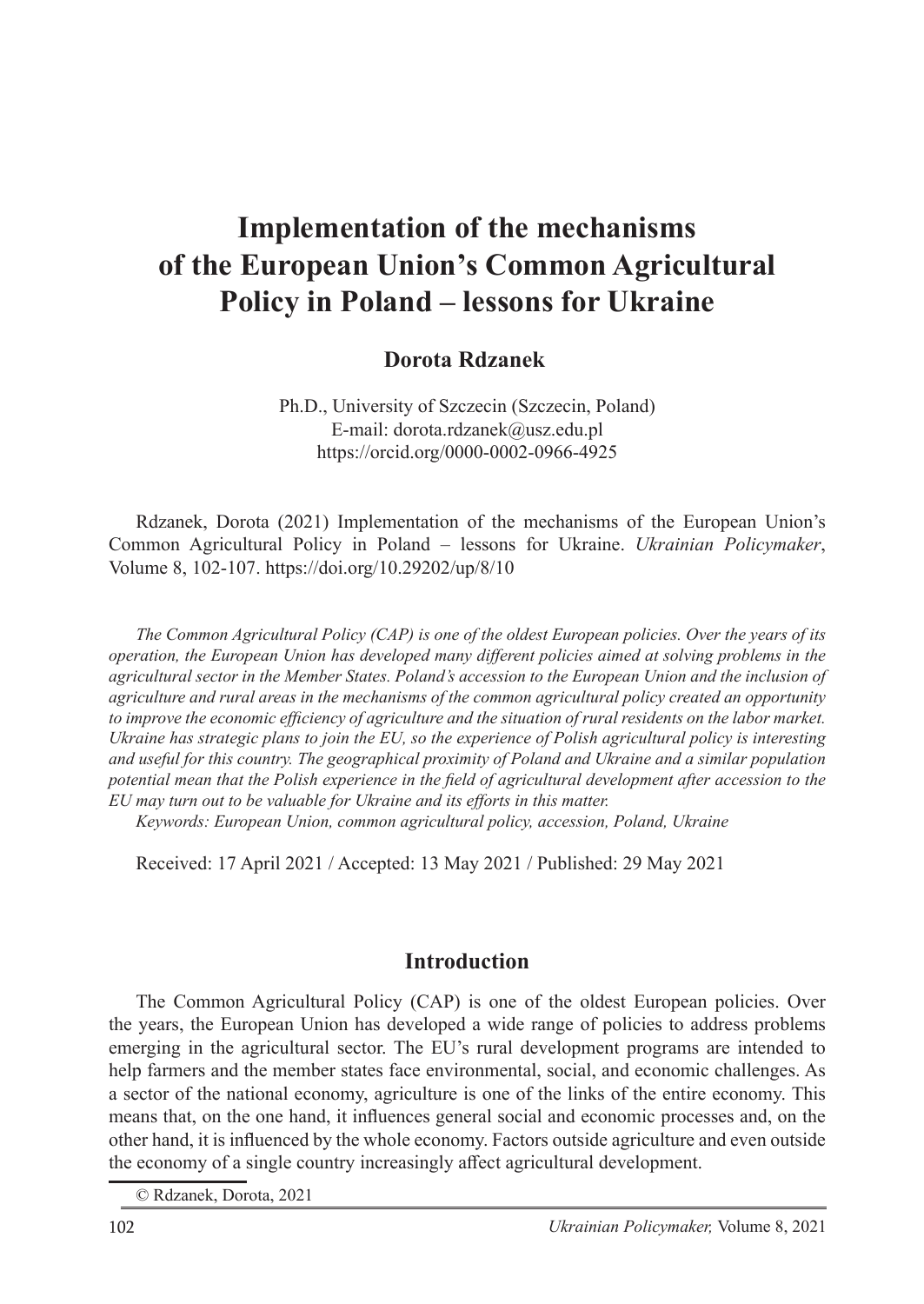Due to Ukraine's strategic plans to join the EU, it should find the experience of agricultural policy in Poland interesting and useful. The tasks at hand are to introduce reforms aimed at adjusting Ukraine's economy to meet the standards of the EU countries, to introduce the rule of law, and to build a market economy. Ukraine is also a developed agrarian country and on its way to Europe it should take into account the experience of countries such as Poland in order to be prepared to introduce reforms in this area.

Officially, there are 10.4 million hectares of agricultural land in Ukraine, but due to the lack of penalties for failure to do so, it is likely that 29 percent of Ukraine's total land, or 17 million hectares, has not been registered in the cadaster. This provides huge opportunities, but it is also an enormous challenge (Ukraina, 2019).

## **Poland's accession to the European Union**

The accession negotiations in Copenhagen, concluded in December 2002, created a real possibility for Poland to become a member of the European Union on 1 May 2004. The result of the accession referendum held in June 2003 confirmed that the vast majority of Poles regarded European integration and the prospect of Poland's membership in EU structures as the right and desirable direction for the country's development. Membership in the European Union was seen as a great opportunity to accelerate the country's economic development, including its agricultural development. Poland's membership in the European Union raised hopes for many changes in the Polish economy, including in the agricultural sector. The countries joining the European Union faced new challenges as well as problems. The problem of rural development and modernization of Poland's agriculture was treated as one of the arguments in support of association with the European Communities and other member states, and later of accession to the European Union (Puślecki & Walkowski, 2004).

However, there were concerns among Polish farmers. One of the reasons for the rural population's fear of accession to the European Union was the lack of factual and comprehensive information on aid and structural funds aimed at assisting agriculture in the pre-accession and preparatory periods. The government also failed to present a full sectoral cost and benefit analysis and to identify all the risks to the food sector associated with EU membership. Fragmentation, low yield of marketable output, and weak links to the market made it difficult to convince many farmers of the need to modernize and restructure agriculture, regardless of the timeframes and EU requirements for new member states (Walkiewicz, 2002). In 2002, the average size of a farm in Poland was less than 5.8 ha, which made some farmers less efficient and uncompetitive compared to EU agricultural producers with large farms.

Allowing the exposure of Poland's agriculture after 1989 to free-market forces with very limited government interference was met with the national egoism of member states, the anticipation of the benefits, and often harmful stereotypes. Farmers often feared that their family farms would lose in competition with farms in the then EU member states, leading to the loss of part of the Polish food market. Before accession, there was a widespread concern that the Polish agricultural and food sector would not be able to withstand the competition and that Poland would be flooded with food from EU countries. There were also concerns about difficulties arising from compliance with food quality standards and regulations.

Poland's accession to the European Union and the inclusion of agriculture and rural areas in the mechanisms of the Common Agricultural Policy created an opportunity to improve the economic efficiency of agriculture and the situation of rural residents in the labor market. The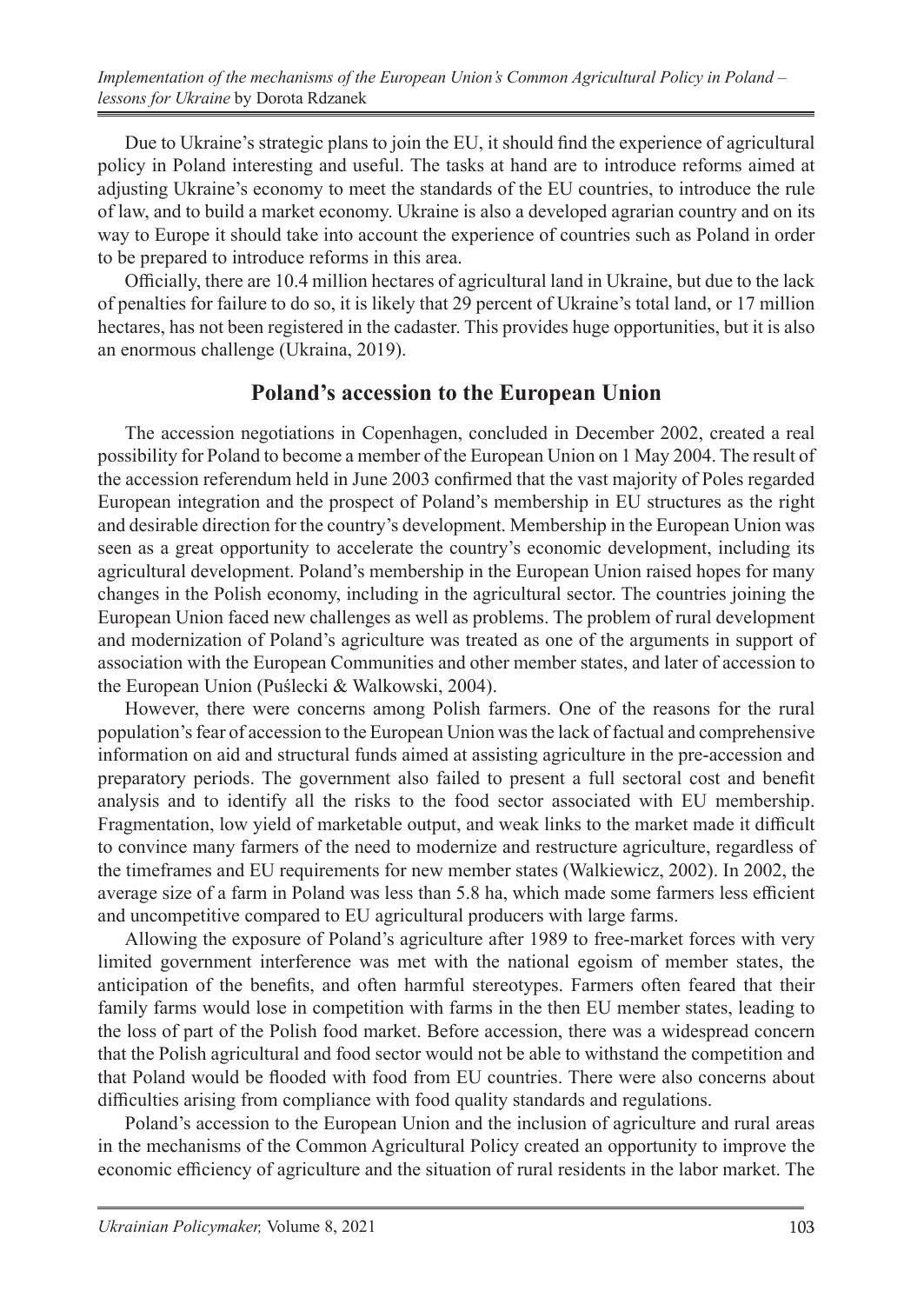directions of the changes in the CAP enabled the development of Polish agriculture while respecting the environmental protection requirements and avoiding excessive intensification of production. This was only possible by gaining access to resources and instruments that Poland would not have achieved on its own for many years due to the high costs involved. By becoming a part of the agricultural sector of the EU member states, Polish agriculture gained access to many aid schemes resulting from the Common Agricultural Policy. This made it possible to improve the situation of Poland's agriculture and rural areas (Puślecki, 2007b). The inclusion of Polish agriculture in the CAP mechanisms was a measure for making it an efficient sector of the economy. Support was extended to a larger number of farms, particularly semisubsistence farms (Puślecki, 2007a).

## **Agricultural policy of Poland after accession to the European Union**

The agricultural and rural policy has been and continues to be a major challenge for the European Union. The economic policy pursued by the Polish government has been and is aimed at sustainable development of rural areas, which, with the prospect of integration, was closely related to an evening out Poland's socioeconomic backwardness compared to the EU Member States, as well as to adjusting the agricultural sector so that it complies with the Community's law to the fullest possible extent. The backwardness of Poland's agriculture was associated with rural overpopulation, over-employment, low productivity, fragmentation of farms, neglected infrastructure, as well as poverty, unemployment, and low level of education (Wróblewska, 2004).

It cannot be denied that some positive changes took place in agriculture and in rural areas during the period of transformation, which includes the growth of large commercial farms, the increase in qualifications of the rural population, and the decrease in the number of people working in agriculture. These resulted, among other things, from the programs carried out for the benefit for agriculture. Improvement of the unfavorable situation was to be ensured by projects for the modernization and restructuring of agriculture and rural areas implemented under the adjustment programs. They involved the creation of new, non-agricultural jobs, thus providing alternative sources of income for the rural population (Wróblewska, 2004). As far as the benefits are concerned, one must not overlook access to the Union's budgetary resources, especially through the Structural Funds, which aim to accelerate changes in agriculture and facilitate the development and structural adjustment of rural areas.

An analysis of the costs and benefits of the integration of Central and Eastern European countries into the European Union has shown that the Union, through greater involvement in the transformation processes taking place in these countries, has created an opportunity for more rapid development of the region. An important task for these countries is to stimulate economic policies and institutional changes to achieve macroeconomic stabilization and create an infrastructure that favours economic development. The benefits of integration for the countries of Central and Eastern Europe, including Poland, are both direct – increased access to markets, capital inflows, direct transfers of EU funds – and indirect – better allocation of production factors, increased economic efficiency, and savings resulting from the reduction of barriers to business with EU countries (Puślecki, 2007a; Puślecki, 2007b).

The costs for agriculture, which are associated with joining the European Union, were twofold. Accession to the single internal market involved implementation of numerous investments aimed at adapting farms to the EU's sanitary and hygiene requirements, as well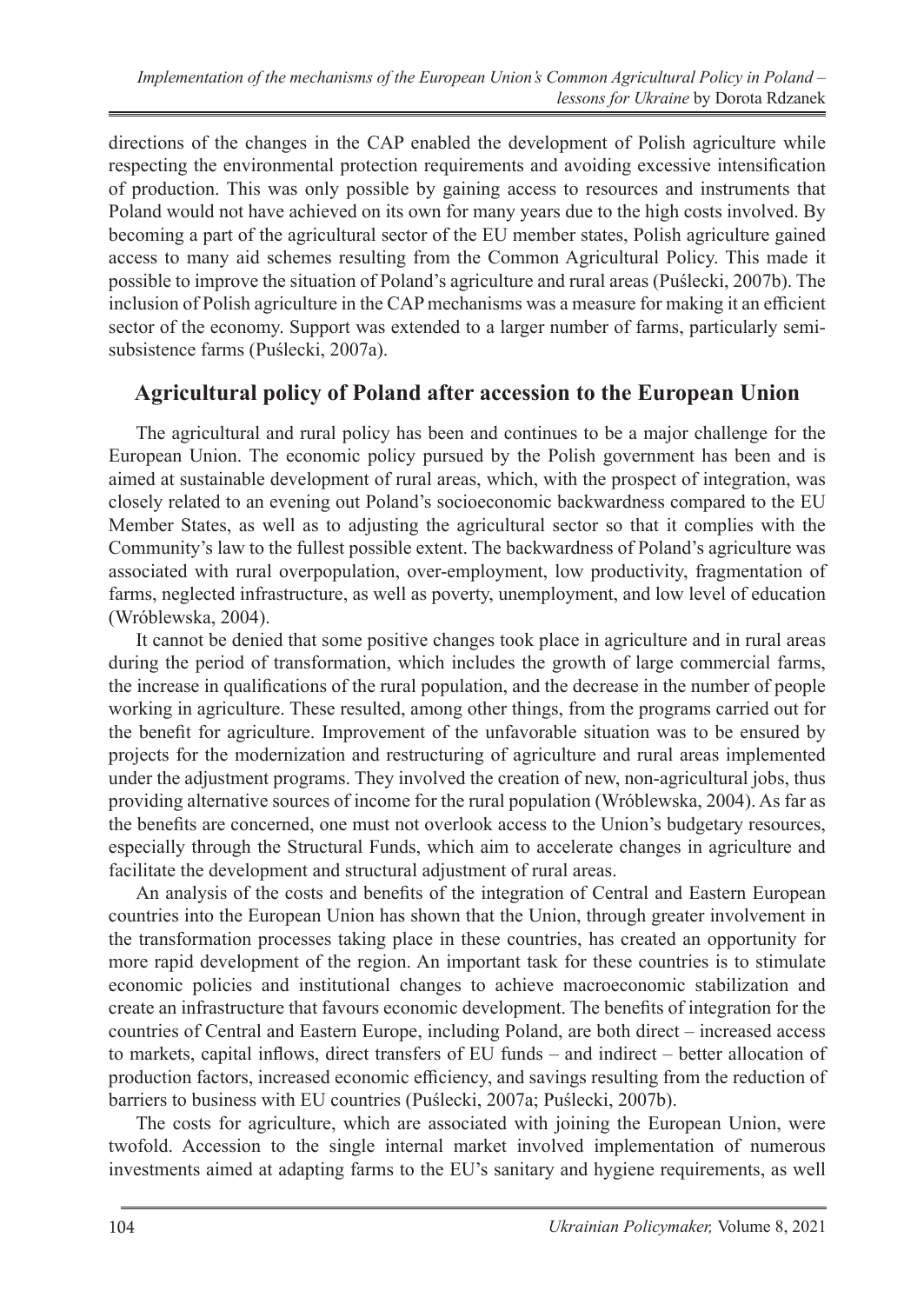as the fact that Poland's agriculture was burdened with the adaptation costs, which had to be borne anyway in order to eliminate the socioeconomic lag of the country's agriculture (Puślecki, 2007a).

The surplus of supply over demand that exists in the global market forces the prices of agricultural commodities to below. The open competition in the global market, as a manifestation of globalization, carries with it many threats to Polish agriculture. These threats are neutralized by Poland's integration with the European Union (Zorska, 2000). Poland's membership in the EU has created opportunities for increasing exports of agricultural products, as well as favorable imports of modern products and making the range of goods available to Polish consumers more attractive.

Just as important as the economic benefits are the non-economic considerations, including the issue of national security. Joining the structures of the European Union has given Poland the opportunity for better, partnership-based cooperation and a sense of security and has reduced its susceptibility to the influence of stronger partners. The adoption of these standards and regulations has improved competitiveness not only in the domestic market but also in international markets. Since Poland's accession to the EU, the positive balance of trade in agricultural and food products has been growing. Exports of agricultural products to the EU have increased almost sixfold since Poland joined the Community.

Poland's spatial development policy often reflects the belief that globalization and the increased competitiveness of regions force a concentration on the most developed areas (Koncepcja, 2012). Support for the peripheral regions is considered to be rather inefficient and potentially counterproductive. This is tantamount to the promotion of efficiency over justice and economic balance over humanism. Such a policy will result in a broadly defined dependence of peripheral areas on central, metropolitan areas. This is countered by the idea of sustainable and coherent development (Bański, 2014).

The area of Poland's agricultural land (18 million hectares) is the third-largest in Europe, after France and Spain, which allows Poland to avoid being forced to carry out intensive, environmentally destructive agriculture. The area of arable land (accounting for 77% of all agricultural land) allows crop production to be easily adapted to market needs. A large part of Poland's territory is ecologically clean and can be used for the development of agritourism and, most importantly, for the production of healthy food, which is supported in the EU with special subsidies (Polskie rolnictwo, 2011).

There have been other positive changes in Poland's agriculture over the last 30 years. The productivity of Polish agriculture has increased, which reduced the lag behind the results achieved in other EU countries. The difference from the EU15 countries has narrowed from 70 percent in 2008 to 49 percent in 2018 (Glapiak, 2020).

Polish agriculture and rural areas have used over EUR 50 billion from the CAP budget since accession. This money, together with financing from other EU and domestic funds, has increased the competitiveness of agriculture as well as farmers' incomes and has improved the quality of life in rural areas. Nominal incomes of rural residents have doubled since 2004, resulting in a narrowed development gap between urban and rural areas in terms of the level of infrastructure, household appliances, and access to education and other services alike. Rural residents are also increasingly aware of their ability for self-determination and to influence decisions, their activities focus on local development, and local and regional products are becoming more widespread. Demographic changes are also taking place, brought about by the migration of varying degrees of intensity. Climate change will also affect the Polish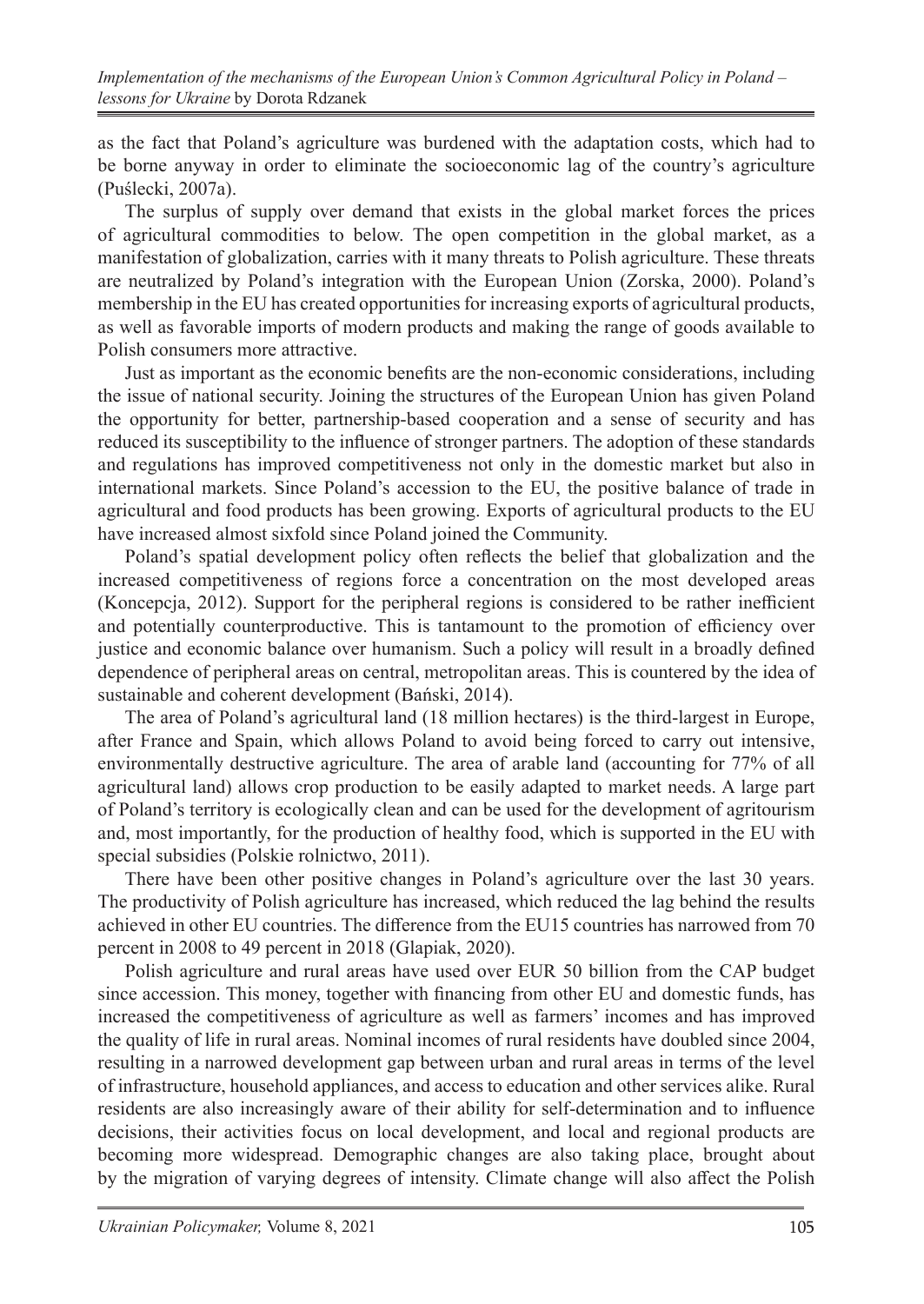countryside. A global trend, which also affects Poland, is the diversification of energy sources (Bański, 2014).

#### **Conclusions**

Poland's agriculture has been successful in the European Union, but it has serious structural problems. At present, 90 percent of Polish farms do not earn an income that would allow their owners to live with dignity and finance investments with their own resources. Looking beyond 2020, there will be a further reorientation of EU policy towards greater care for the natural environment and the climate. Until now, the CAP has mainly supported production targets and the reorganization of agriculture towards increased specialization and the yield of the marketable output of agricultural production. It is evident that after 2020 the EU will place greater emphasis on preventing rural depopulation, implementing principles of sustainable development, improving food quality, low-carbon farming, limiting production risks, and protecting the environment and the landscape. Certainly, support based on direct payments according to the area of land held will be reduced (Buckwell et al., 2017).

The geographical proximity of Poland and Ukraine and the similar population potential make Poland's experience in agricultural development after accession to the EU valuable for Ukraine and its efforts in this regard. This is because the potential of Ukraine's agriculture has not been tapped.

## & **References**

- *15 years of Polish agriculture in the European Union* (2019) Available online: https://www. gov.pl/web/rolnictwo/15-lat-polskiego-rolnictwa-w-unii-europejskiej
- Banski, J. (2014) Prospects for the development of Polish countryside selected issues*. Countryside and Agriculture*, No. 4: 13-25
- Buckwell., A., A. Matthews, D. Baldock, and E. Mathijs (2017) *Thinking Out of the Box. Future modernization of the CAP – why, what and how?* Brussels.
- Glapiak, E. (2020) *Fight for the voices of the Polish countryside. This is how the village looks in numbers*. Available online: https://businessinsider.com.pl/finanse/rolnictwo-wpolsce-jaki-procent-pkb-stanowi-jaka-jest-produktywnosc/c139m8h
- *National Spatial Development Concept 2030* (2012) Ministry of Regional Development, Warsaw.
- *Polish agriculture against the background of Europe* (2011) Available online: https://mir. krakow.pl/artykuly/Polskie-rolnictwo-na-tle-europejskiego,6699.html (In Polish)
- *Polish agriculture in the European Union* (2020). Available online: https://wszechnica.org.pl/ wyklad/polskie-rolnictwo-w-unii-europejskiej/
- Puslecki, Z.W. (2007a) New conditions for the development of Polish agriculture within the European Union*. Scientific Annals of the Agricultural and Agribusiness Association*  (SERiA), Tom IX, book 1, Warsaw-Poznan-Krakow.
- Puslecki, Z.W. (2007b) *Poland in the conditions of membership in the European Union and globalization*, Poznan.
- *Polish agriculture in the Common Agricultural Policy of the European Union (2004) Ed. By* Puslecki Z.W. and Walkowski M., Poznan.
- *Ukraine: Gigantic No Man's Land* (2019) Available online: https://www.rp.pl/ Rolnictwo/301269993-Ukraina-Gigantyczna-ziemia-niczyja.html